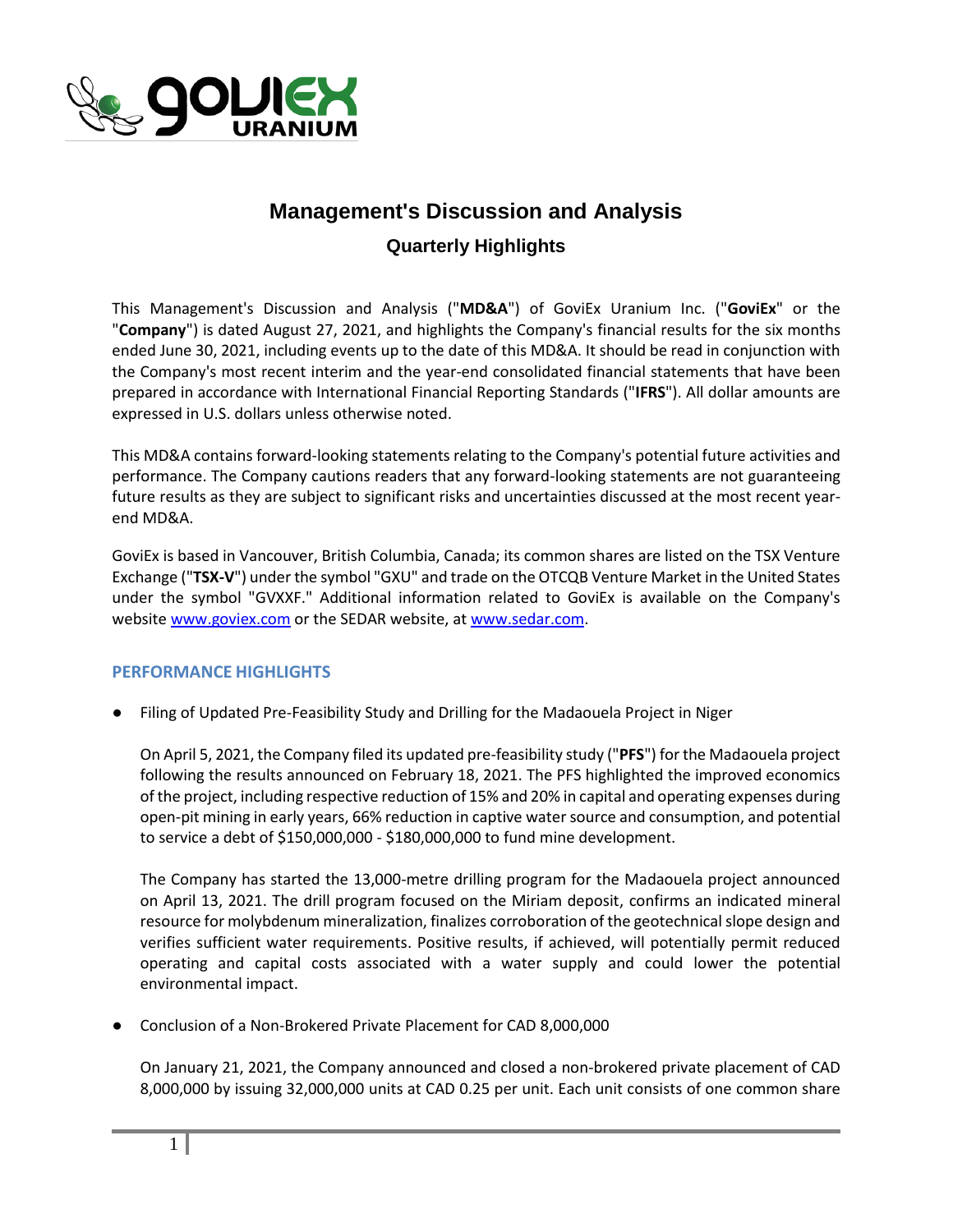# **MD&A Quarterly Highlights June 30, 2021**

and one common share purchase warrant, exercisable at \$0.30 per share until January 21, 2023. The net proceeds are used to fund the technical studies and drilling programs on the Company's uranium projects and for general corporate purposes.

Completion of Drilling at Falea Project, Mali

The Company has completed the 6,354-metre air core-drilling program to testing the gold potential associated with the soil anomalies on its Falea project.

On August 3, 2021, the Company announced the positive geophysics results that highlighted a large, chargeable body highlighted underneath the Falea deposit, which is over 2 km in length and 500 m wide on the Falea tenement, as well as the potential for a chargeable body in the northeast area of the Bala license.

● Reinstatement of Chirundu Mining Permit and Drilling at Mutanga Project, Zambia

In August 2019, the Ministry of Mines and Mineral Development (**MoM**) started a review for mining and exploration companies and cancelled licenses that have remained dormant for a long time. As a result, the Company's Chirundu mining permit was revoked in June 2020.

Followed an appeal filed in July 2020, the Chirundu mining permit was reinstated in May 2021, subject to the completion of certain exploration and development milestones to advance the permit towards the feasibility study.

On May 28, 2021, the Company announced an 8,000-metre infill drilling program on the Dibwe East ore deposit to upgrade the mineral resource from an Inferred to an Indicated category.

### **DESCRIPTION OF GOVIEX AND OUTLOOK**

GoviEx is a mineral resource company focused on the exploration and development of its uranium properties in Africa. The Company's principal asset is its Madaouela I large-scale mining permit controlled by the Company's subsidiary, Compagnie Miniere Madaouela SA ("**COMIMA"**). GoviEx's main objective is to become a significant uranium producer by exploring and developing the above mineral properties.

GoviEx remains committed to exploring and developing its uranium properties. However, the Company's future activities will be most affected by its access to financing, whether debt, equity or other means. Access to such funding is affected by general economic conditions, uranium prices, exploration & political risks and other factors.

In 2021, following the positive results of the updated PFS, the Company has commenced preparation for the Madaouela bankable Feasibility Study ("**FS**") to be completed in the first half of 2022. A key benefit from the Updated PFS was simplifying and optimizing the Madaouela Project, which has also facilitated the scope of the remaining test work expected in support of the FS. Meanwhile, the Company seeks financial advisory services to help obtain sufficient financing for the construction of Madaouela.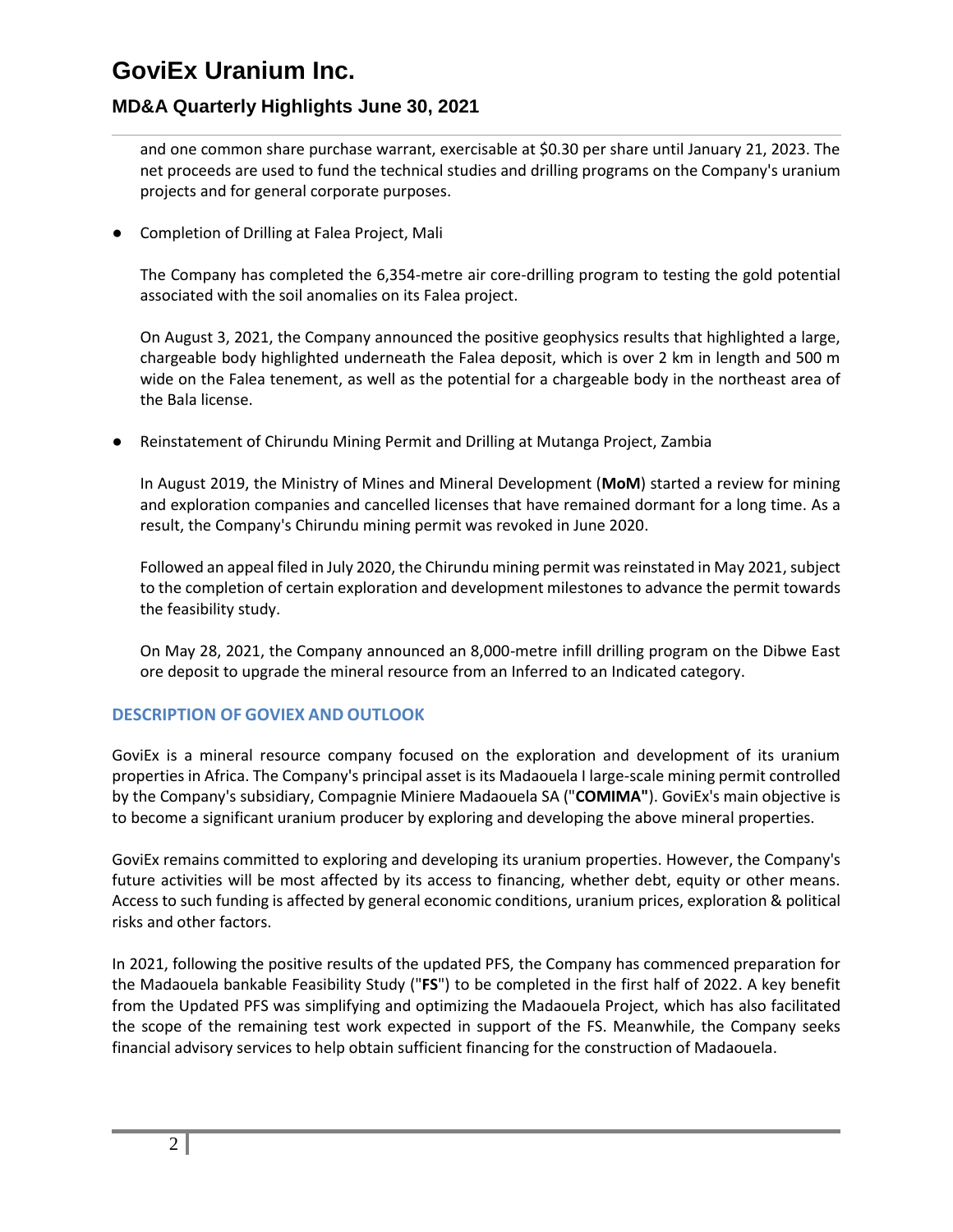# **MD&A Quarterly Highlights June 30, 2021**

#### **RESULTS OF OPERATIONS**

During the six months ended June 30, 2021, the Company incurred losses of \$5,909,000 compared to \$3,859,000 in the same period the prior year. The increase in losses was mainly caused by Madaouela FS costs, drilling programs, and the incremental support needed for the accelerated activity level in 2021. Annual area tax related to the Madaouela I mining permit was accrued in both periods.

General administrative expenses mainly comprise head office salaries, investor relations and general corporate head office expenses. The scale and nature of the Company's corporate activities have remained relatively consistent over the periods. Fluctuations in costs are driven by corporate initiatives to grow business and the timing of certain expenses incurred, such as investor conferences and insurance renewals.

#### **Summary of Quarterly Results**

The following table sets forth a comparison of information for the previous eight quarters ended with June 30, 2021:

| (in thousands of U.S. dollars except for per<br>share amounts) | Q2'21                    | Q1'21    | Q4'20   | Q3'20          | Q2'20  | Q1'20   | Q4'19   | Q3'19   |
|----------------------------------------------------------------|--------------------------|----------|---------|----------------|--------|---------|---------|---------|
|                                                                | \$                       | \$       | \$      | \$             | \$     | \$      | \$      | \$      |
| Area tax                                                       | $\overline{\phantom{a}}$ | (2, 252) |         |                |        | (2,043) | -       | (2,022) |
| Exploration and evaluation                                     | (1,833)                  | (884)    | (718)   | (548)          | (416)  | (446)   | (707)   | (550)   |
| General and administrative                                     | (619)                    | (401)    | (525)   | (315)          | (383)  | (335)   | (273)   | (646)   |
|                                                                | (2, 452)                 | (3,537)  | (1,243) | (863)          | (799)  | (2,824) | (980)   | (3,218) |
| Foreign exchange (loss) gain                                   | 27                       | 338      | (56)    | (162)          | (47)   | (66)    | (55)    | (137)   |
| Change in fair value of marketable securities                  | 5                        | (45)     | 27      | (42)           | 99     | (12)    | (13)    | (61)    |
| Recovery of loan receivable                                    |                          |          |         | 80             | 20     |         |         |         |
| Impairment of loan receivable                                  |                          |          |         |                |        |         | (1,925) |         |
| Interest and other                                             | 11                       | 10       | 2       | $\overline{2}$ | (1)    | 2       |         | 67      |
| Share-based compensation                                       | (129)                    | (137)    | (101)   | (233)          | (108)  | (123)   | (127)   | (276)   |
| Net loss for period                                            | (2,538)                  | (3,371)  | (1,371) | (1,218)        | (836)  | (3,023) | (3,100) | (3,625) |
| Loss per share                                                 | (0.00)                   | (0.01)   | (0.00)  | (0.00)         | (0.00) | (0.01)  | (0.01)  | (0.01)  |

The Company's results have been driven by the level of its exploration and evaluation activities. The Company has had no revenue from mining operations since its inception. Significant variations in costs can be attributed to the following:

- Exploration and evaluation expenditures can vary widely from quarter to quarter, depending on the exploration program's stages and priorities.
- Share-based compensation is equity-settled and fair valued through the Black-Scholes pricing model when stock options are granted and vested. Accordingly, any change in the assumptions used will impact the share-based expense recorded in the period.
- Foreign exchange gains and losses arise because the Company conducts certain of its activities and holds financial assets in U.S. Dollars, Canadian dollars and other currencies, and reports its financial results in U.S. Dollars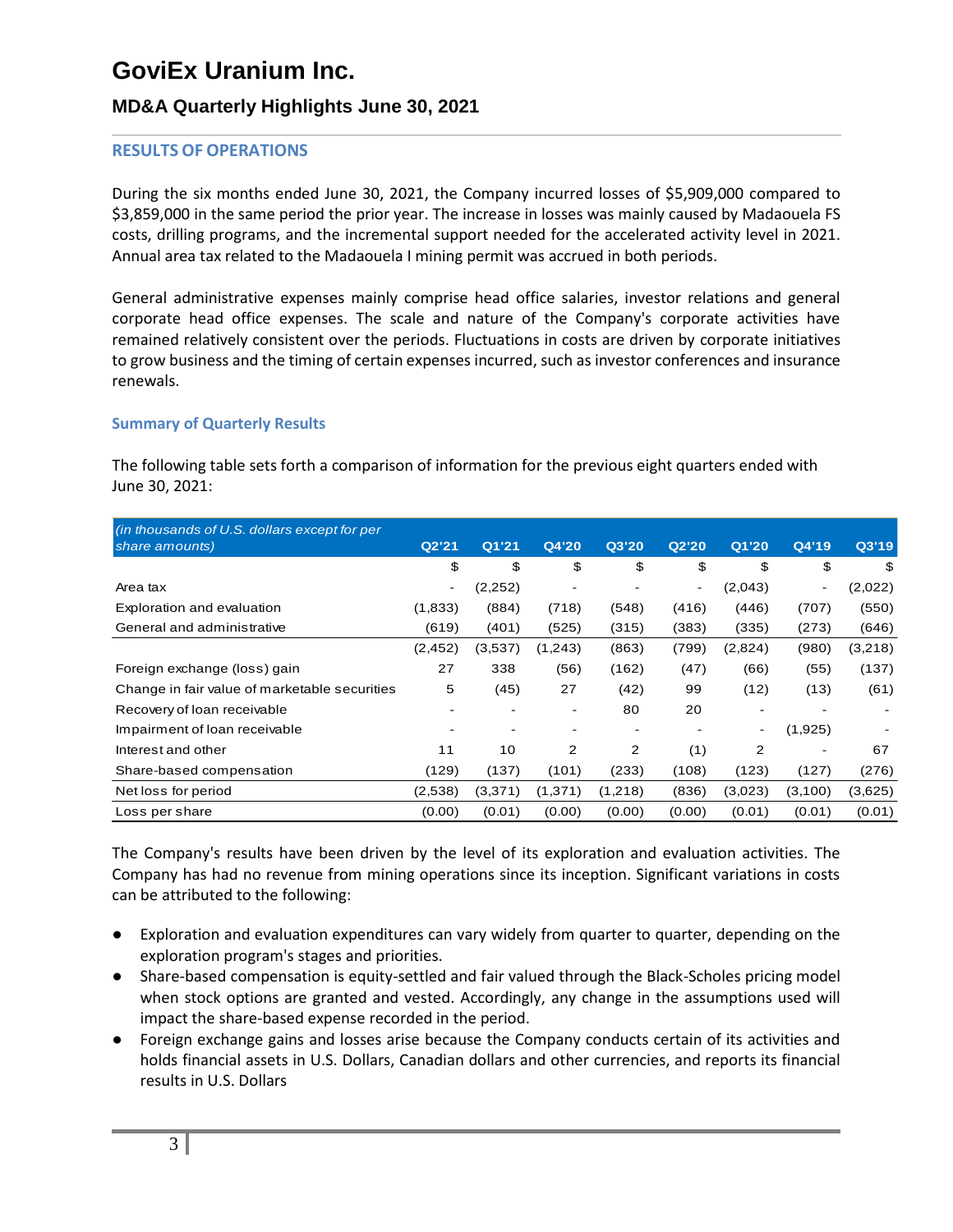# **MD&A Quarterly Highlights June 30, 2021**

## **LIQUIDITY AND CAPITAL RESOURCES**

The Company is at an advanced exploration stage. Since its inception, the Company has had no revenue from mining operations and has been dependent on raising funds through common share issuances and/or debt arrangements. Therefore, material increases or decreases in the Company's liquidity and capital resources will be determined by the Company's ability to obtain equity or other financing sources and maintain its mineral licenses and mining permits.

During the six months ended June 30, 2021, the Company closed a non-brokered private placement for total net proceeds of \$5,918,000 and received a combined \$4,347,000 from warrant and stock option exercises and an additional \$186,500 exercise funds after the period-end.

Cash used in operating activities was \$3,483,000 or \$581,000 per month during the first half of 2021. Cash balance on August 27, 2021 is \$8,000,000.

The Company needs to finance the Madaouela Project's development and pay accrued area taxes in July 2022. The Company is also to meet exploration milestones for its Chirundu mining permit in Zambia and incur certain exploration expenditures in Niger and Mali. The Company is pursuing opportunities to fund the start-up capital and consider debt/equity financing, off-take agreements, and other funding sources. However, there can be no assurance that such funding will be available and acceptable to the Company on a timely basis. Please refer to note 1, Nature of Operations and Going Concern in the Company's condensed interim consolidated financial statements for the period ended June 30, 2021.

### **TRANSACTIONS WITH RELATED PARTIES**

According to a cost-sharing shareholders' agreement with Global Mining Management Corp. ("**GMM**"), a private company based in Vancouver, Canada, the Company incurred \$240,000 (June 30, 2020 - \$197,000) for the use of Vancouver office premises and corporate personnel in Canada. These transactions have occurred in the normal course of business and are measured at the amount of the services rendered.

The Company became a shareholder of GMM on October 25, 2007, and can terminate the agreement with GMM by providing 60-day's written notice. As of August 27, 2021, the Company maintains a prepaid balance of CAD 215,000 with GMM.

### **OUTSTANDING SHARE CAPITAL**

As of August 27, 2021, the Company has 539,523,640 class A common shares issued and outstanding; 31,585,000 options outstanding with exercise prices ranging from CAD 0.135 to CAD 0.32 exercisable from March 17, 2022 to June 29, 2026; and 126,294,106 warrants exercisable from \$0.15 to \$0.30, expiring from December 19, 2021, through August 6, 2025.

### **FORWARD-LOOKING STATEMENTS AND RISK FACTORS**

This MD&A contains forward-looking statements relating to the Company's potential future activities and performance. These forward-looking statements are based on management's beliefs, expectations, and